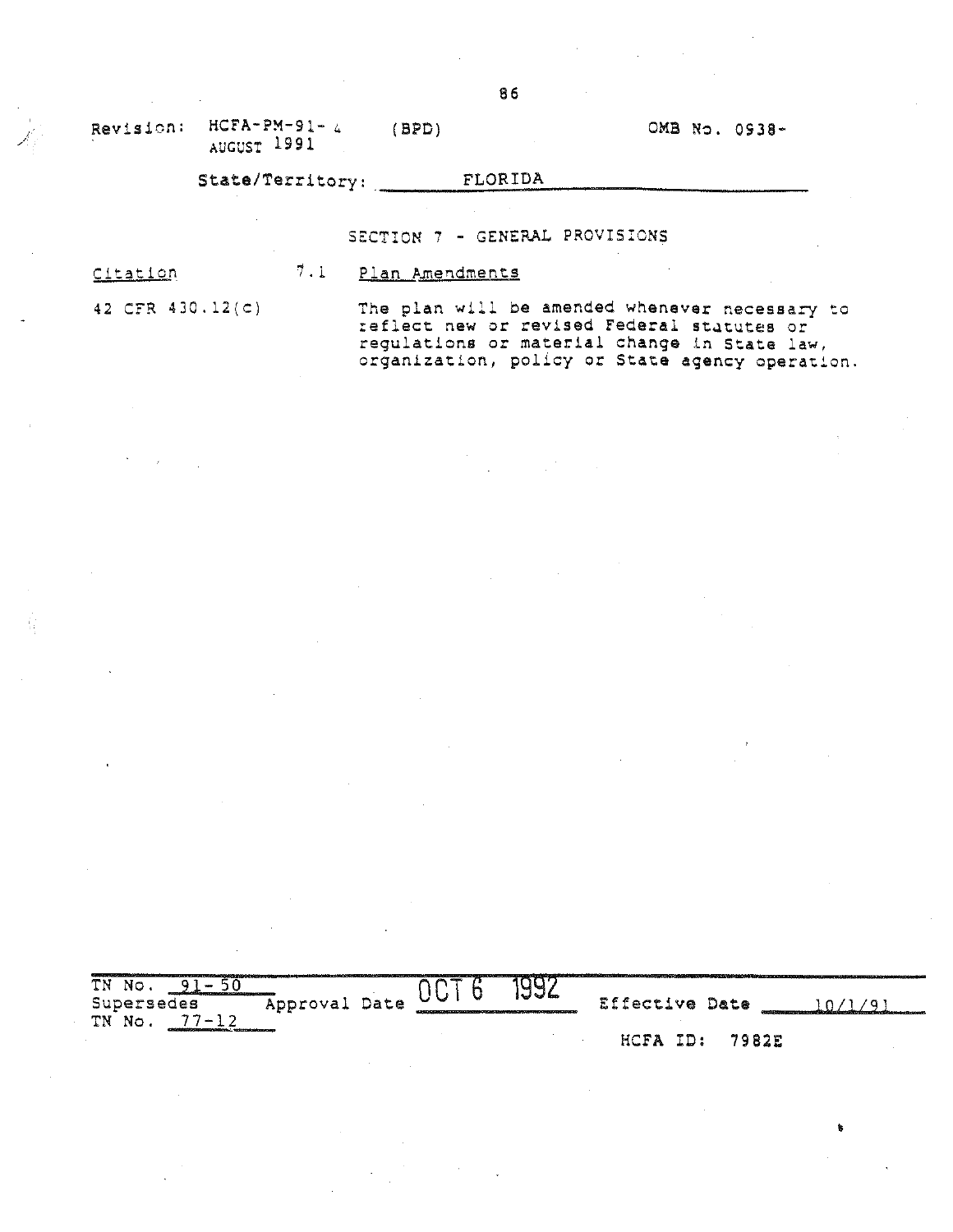| Revision:                 | $HCFA-PM-91-4$<br>AUGUST 1991 | BPD)              | OMB No. 0938-                                                                                                                                                                                                                                                                                                                                  |
|---------------------------|-------------------------------|-------------------|------------------------------------------------------------------------------------------------------------------------------------------------------------------------------------------------------------------------------------------------------------------------------------------------------------------------------------------------|
|                           | State/Territory:              | FLORIDA           |                                                                                                                                                                                                                                                                                                                                                |
| Citation                  | 7.2                           | Nondiscrimination |                                                                                                                                                                                                                                                                                                                                                |
| 45 CFR Parts<br>80 and 84 |                               |                   | In accordance with title VI of the Civil Rights Act<br>of 1964 (42 U.S.C. 2000d et. seq.), Section 504 of the<br>Rehabilitation Act of 1973 (23 U.S.C. 70b), and the<br>regulations at 45 CFR Parts 80 and 84, the Medicald<br>agency assures that no individual shall be subject to<br>discrimination under this plan on the grounds of race, |

color, national origin, or handicap.

The Medicaid agency has methods of administration to assure that each program or activity for which it receives Federal financial assistance will be operated in accordance with title VI regulations. These methods In accordance with trine vi regulations: these

| TN No<br>Supersedes<br>79-06 | Approval Date | UV! | 1992<br>ver verstammen er statten und der bestände in der Englische Verschieden der Statte des Englischen Englischen | Effective Date |       |  |
|------------------------------|---------------|-----|----------------------------------------------------------------------------------------------------------------------|----------------|-------|--|
| TN No.                       |               |     |                                                                                                                      | HCFA ID:       | 79825 |  |

•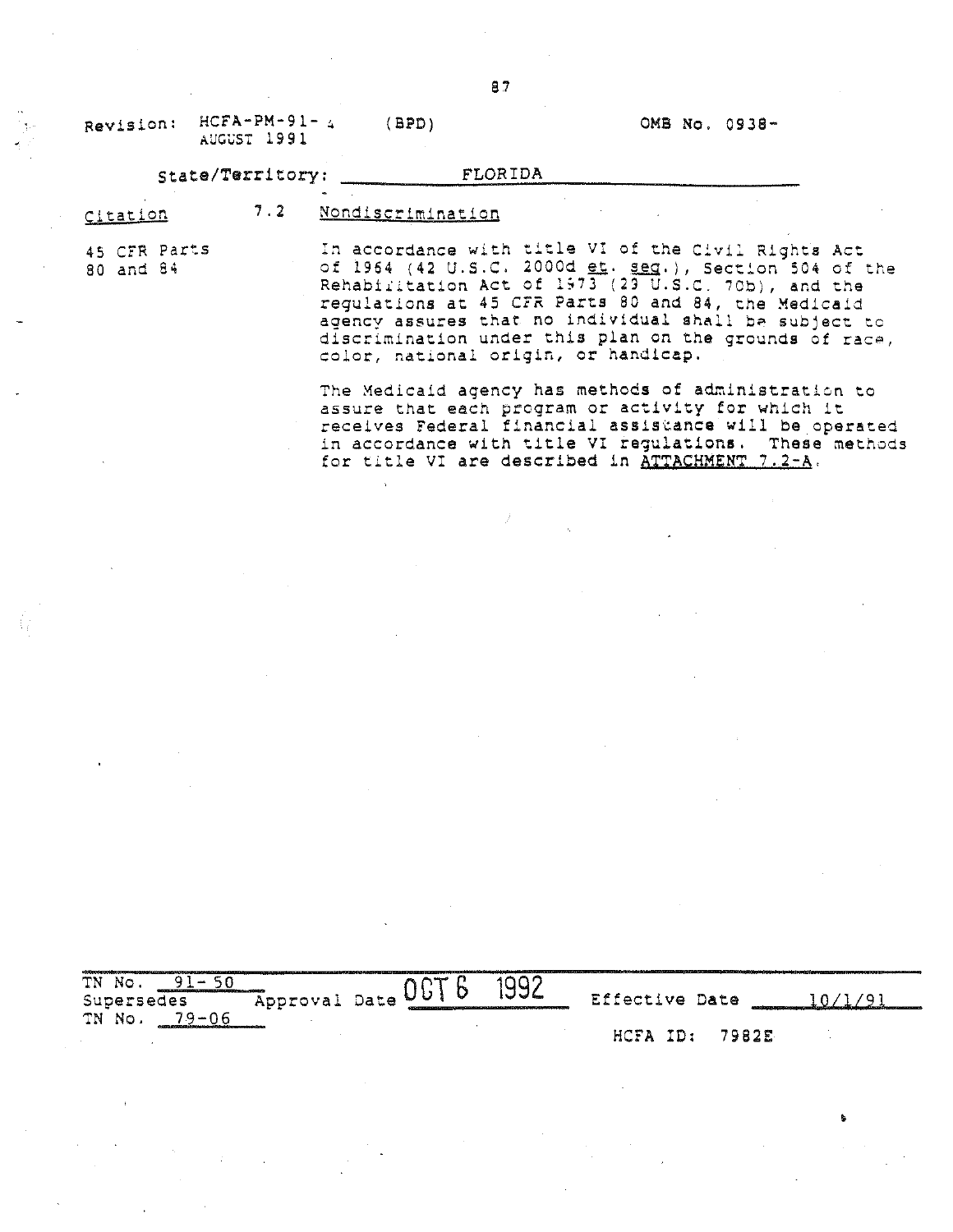| Revision: | $HCFA-PM-91-4$<br>AUGUST 1991 | 'BPD)                       | OMB No. 0938- |  |
|-----------|-------------------------------|-----------------------------|---------------|--|
|           | State/Territory:              | FLORIDA                     |               |  |
| Citation  | 7.3                           | Maintenance of AFDC Efforts |               |  |

1902(c) of **the Act**  $\sqrt{X/2}$  The State agency has in effect under its approved AFDC plan payment levels that are equal to or more than the AFDC payment levels in effect on May 1, 1988.

| $91 -$<br>TN No.<br>Supersedes<br>$77 - 12$<br>TN No.               | Approval Date | 1004000<br>001 | 1992 | Effective Date |       |
|---------------------------------------------------------------------|---------------|----------------|------|----------------|-------|
| an assumed the pressure assumed to this the surgence as a character |               |                |      | HCFA ID:       | 7982E |

•